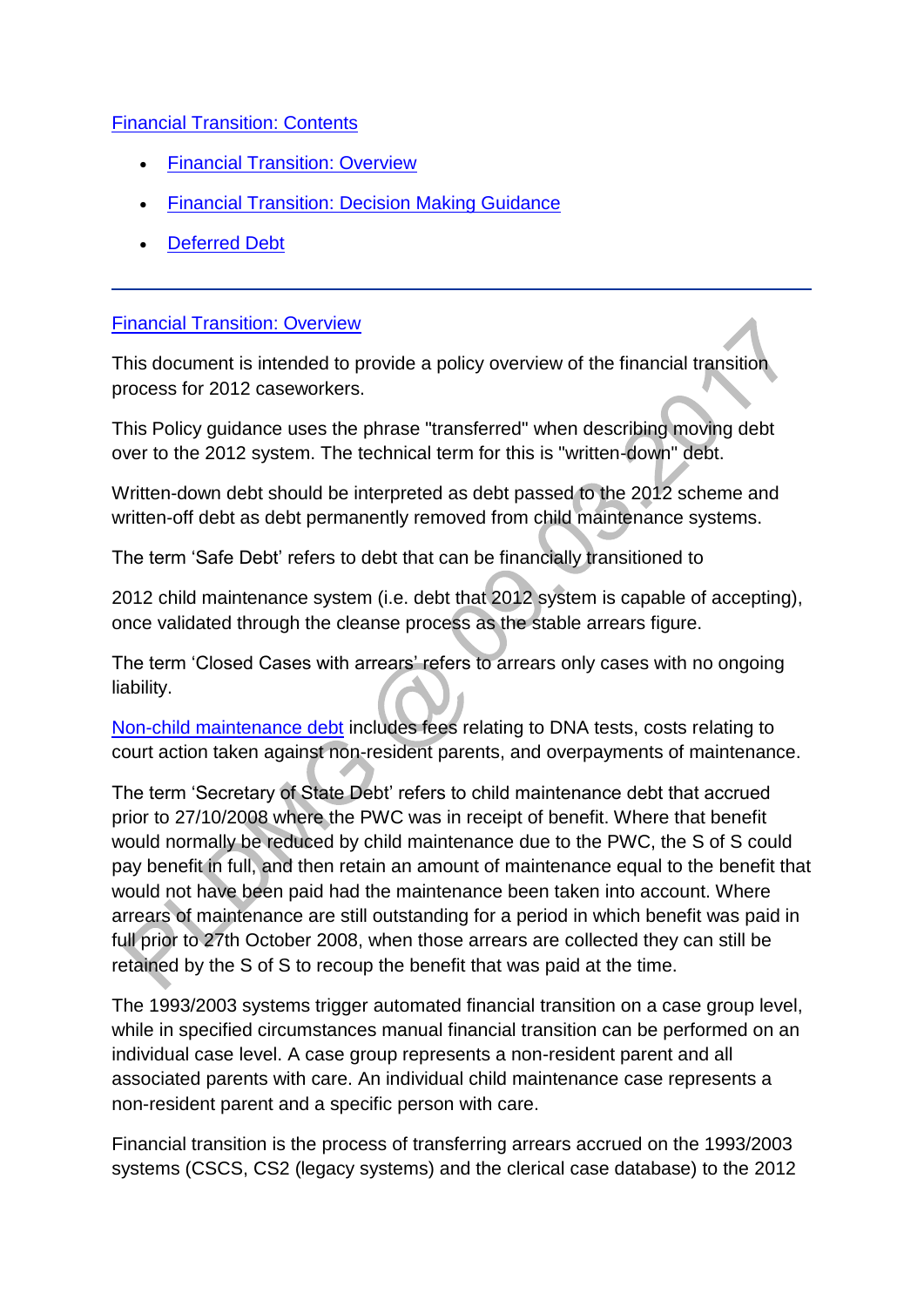system. The majority of cases will be automatically processed on the legacy systems but will still require caseworker intervention on the 2012 system to input the debt balance. (This is known as 'automated financial transition'. Under certain circumstances, however, it will be necessary for the 1993/2003 scheme caseworkers to transition the arrears balance to the 2012 system manually. (This is known as 'manual financial transition'.)

Financial transition will only be initiated after (see [Case Cleanse\)](http://np-cmg-sharepoint.link2.gpn.gov.uk/sites/policy-law-and-decision-making-guidance/Pages/Case-Cleanse.aspx):

- the client's case has been cleansed and all outstanding changes of circumstance have been actioned in line with the current procedural steer
- any applicable and appropriate write off action has been performed
- it has been established, or assumed, that the person with care wants the outstanding arrears to be pursued
- the caseworker has established a stable arrears figure

Manual financial transition will be initiated in the following circumstances:

- CS2 Closed Cases with arrears which cannot be validated
- CSCS and clerical closed cases with arrears
- Non-resident parent's arrears owed to the Secretary of State which is suspended due to death of the person with care
- Secretary of State arrears which are suspended due to death of last or only qualifying child

Manual transition will only be triggered in the following circumstances if accelerated arrears transfer is requested by 2012 caseworker:

- legacy scheme qualifying child in arrears only case is a qualifying child or child in a family based arrangement for a different person with care in a case on 2012 scheme
- qualifying child or child in Scotland is 20 in arrears only case and cannot be input on 2012 system

[Return to Contents](http://np-cmg-sharepoint.link2.gpn.gov.uk/sites/policy-law-and-decision-making-guidance/Pages/Financial-Transition.aspx#Financial%20Transition%3a%20Contents)

[Financial Transition: Decision Making Guidance](http://np-cmg-sharepoint.link2.gpn.gov.uk/sites/policy-law-and-decision-making-guidance/Pages/Financial-Transition.aspx#Financial%20Transition%3a%20Decision%20Making%20Guidance)

Financial Transition Exceptions (treated using manual process):

CS2 Closed Cases with arrears which cannot be validated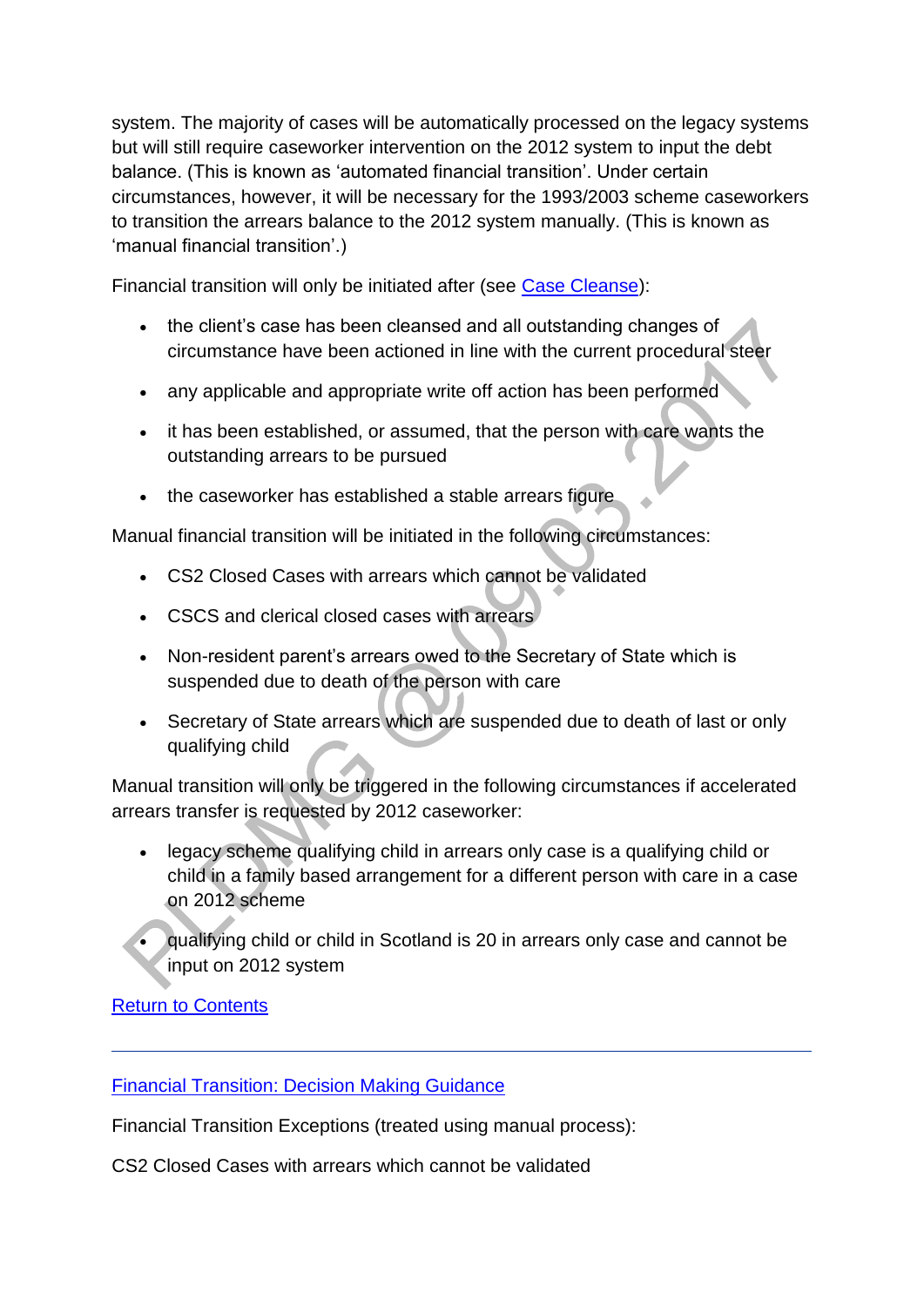Any CS2 case with a status of "closed" but with a balance of outstanding arrears must only have the arrears balance transferred automatically by the system where the arrears can be verified as valid by a caseworker. (For example where an accurate debt figure cannot be established due to information being not available on the system or archive prints not being available.) Where a caseworker cannot verify the arrears as valid the case must undergo manual financial transition.

CSCS and Clerical Closed Cases with arrears

CSCS and clerical closed cases with arrears must have the arrears balance transferred manually to the 2012 system as there is no way to utilise CSCS or Clerical Case Database functionality to transfer the arrears balance via the system.

Non-resident parent debt owed to the Secretary of State which is suspended due to death of the receiving parent

Cases where the person with care has died should be referred to the case closure support team for them to be treated as exceptions in liaison with Advice & Guidance.

Non-resident parent debt owed to the Secretary of State which is suspended due to death of last or only qualifying child (QC)

Cases where the QC has died should be referred to the case closure support team for them to be treated as exceptions in liaison with Advice & Guidance.

# **Manual inhibit indicator**

A system function that is applied by a user of Team Leader level or above under certain specific circumstances. This prevents arrears balances from Transitioning to the 2012 Child Maintenance Scheme until lifted by a user of Team Leader level or above.

If the non-resident parent has multiple cases then any other case in the case group will have their debt (classed as 'safe debt') manually transitioned to the 2012 system.

In the following circumstances manual transition will only be triggered if accelerated arrears transfer is requested by 2012 caseworker:

Legacy Scheme Qualifying Child in Arrears Only case is a Qualifying Child, Child in a Family-Based Arrangement for a different person with care or a Child in Scotland in a case on 2012 system

Any case where a legacy qualifying child is a qualifying child or child in a familybased arrangement for a different person with care in a case on 2012 scheme must remain on the legacy systems. This is because a qualifying child cannot be input in two households on one system for the same time period. Only if Acceleration of [Arrears](http://csrhelp/webhelp/externalprocedures/current/f4/f4_01012_1.htm) process for the 'safe debt' has been requested by the 2012 system then the case and the debts should be manually transitioned.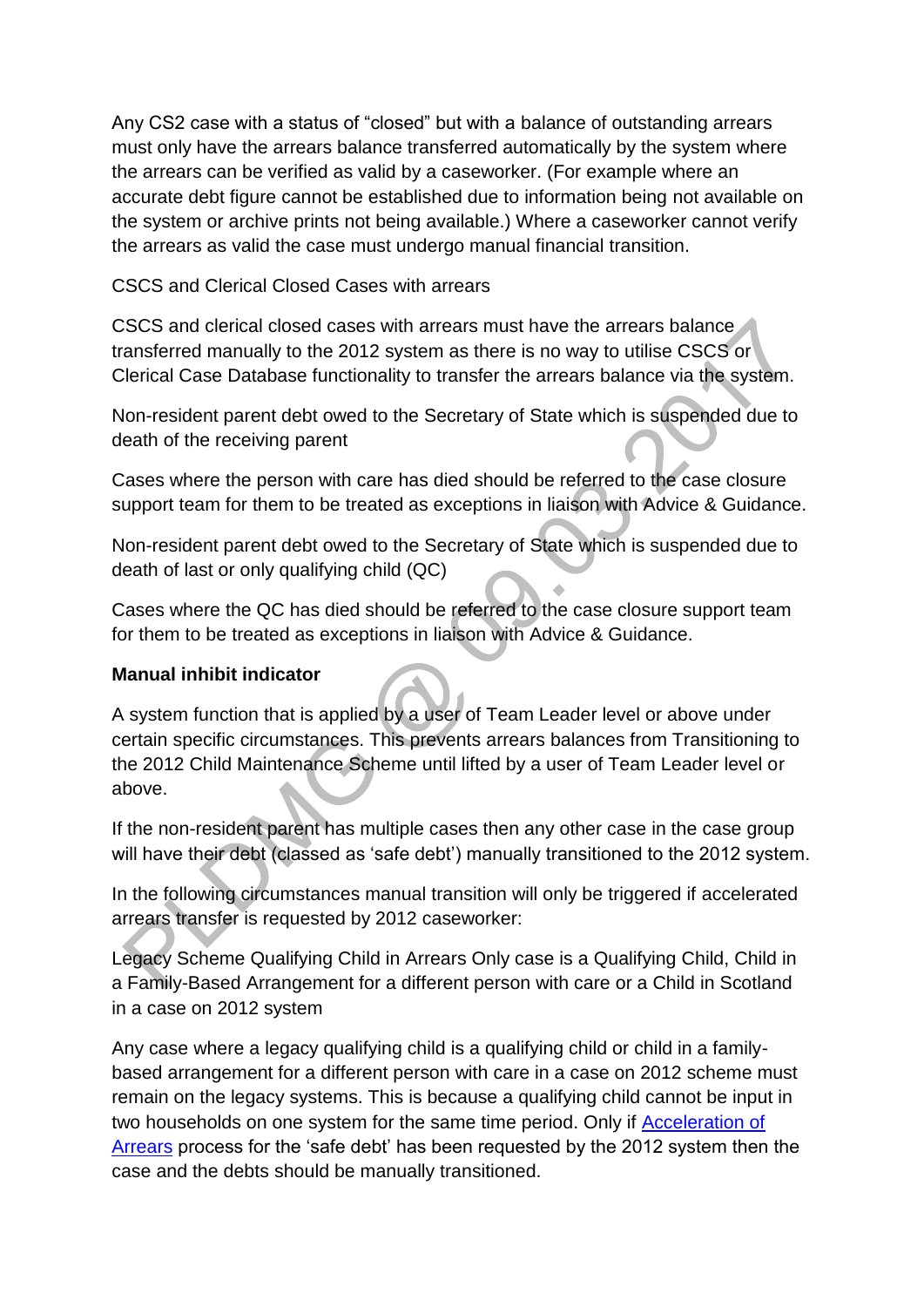Otherwise the case(s) and the associated debts will be manually inhibited from any closure and maintained on the legacy systems and will undergo full automated transition after future system changes have been implemented.

## [Return to Contents](http://np-cmg-sharepoint.link2.gpn.gov.uk/sites/policy-law-and-decision-making-guidance/Pages/Financial-Transition.aspx#Financial%20Transition%3a%20Contents)

## [Deferred debt](http://np-cmg-sharepoint.link2.gpn.gov.uk/sites/policy-law-and-decision-making-guidance/Pages/Financial-Transition.aspx?ControlMode=Edit&DisplayMode=Design)

#### **Background**

Deferred Debt originally began as an administrative process under 1993 child maintenance scheme. Legislation was then made to make it a part of the statutory scheme for a limited period. This was set out in section 27 of the Child Support, Pensions and Social Security Act 2000, and the Temporary Compensation Payment Scheme Regulations 2000, (which came into force on 31 January 2001). In 2002 that limited period was extended by the Child Support (Temporary Compensation Payment Scheme)(Modification and Amendment) Regulations 2002. For the purposes of making new agreements deferred debt finally came to an end on 01 April 2005.

## **Description**

Where a delay occurred that created arrears for a period in excess of 6 months, at least 3 months of that delay was due to maladministration by the Secretary of State, and the non-resident parent had been otherwise compliant with any payments s/he was required to make, the Secretary of State could make an agreement whereby the non-resident parent would agree to pay any regular maintenance due, plus the most recent 6 months worth of arrears. Any arrears in excess of that period would be suspended. The agreement generally lasted a maximum of 12 months. At the end of that 12 month period, if the non-resident parent had made all the payments s/he had agreed to make (including payment of the 6 months arrears) then s/he would cease to be liable for the additional arrears that had been suspended. Once the agreement had successfully concluded and the liability had been extinguished, a compensation payment was made to the person with care for the loss of maintenance. If during the period of the agreement the non-resident parent failed to make the payments required of him, the agreement could be cancelled by the Secretary of State, and all suspended arrears could be reinstated. As mentioned above, the legislation allowing such an agreement to be made was withdrawn from 01 April 2005, and any agreements made prior to that date had to have come to a conclusion before 01 April 2006.

As the last agreement came to an end prior to 01 April 2006, there should not be any outstanding action to take regarding deferred debt. However, due to issues with processing in the past, there are still a number of cases where debt suspended under a deferred debt agreement is still outstanding, and some cases where